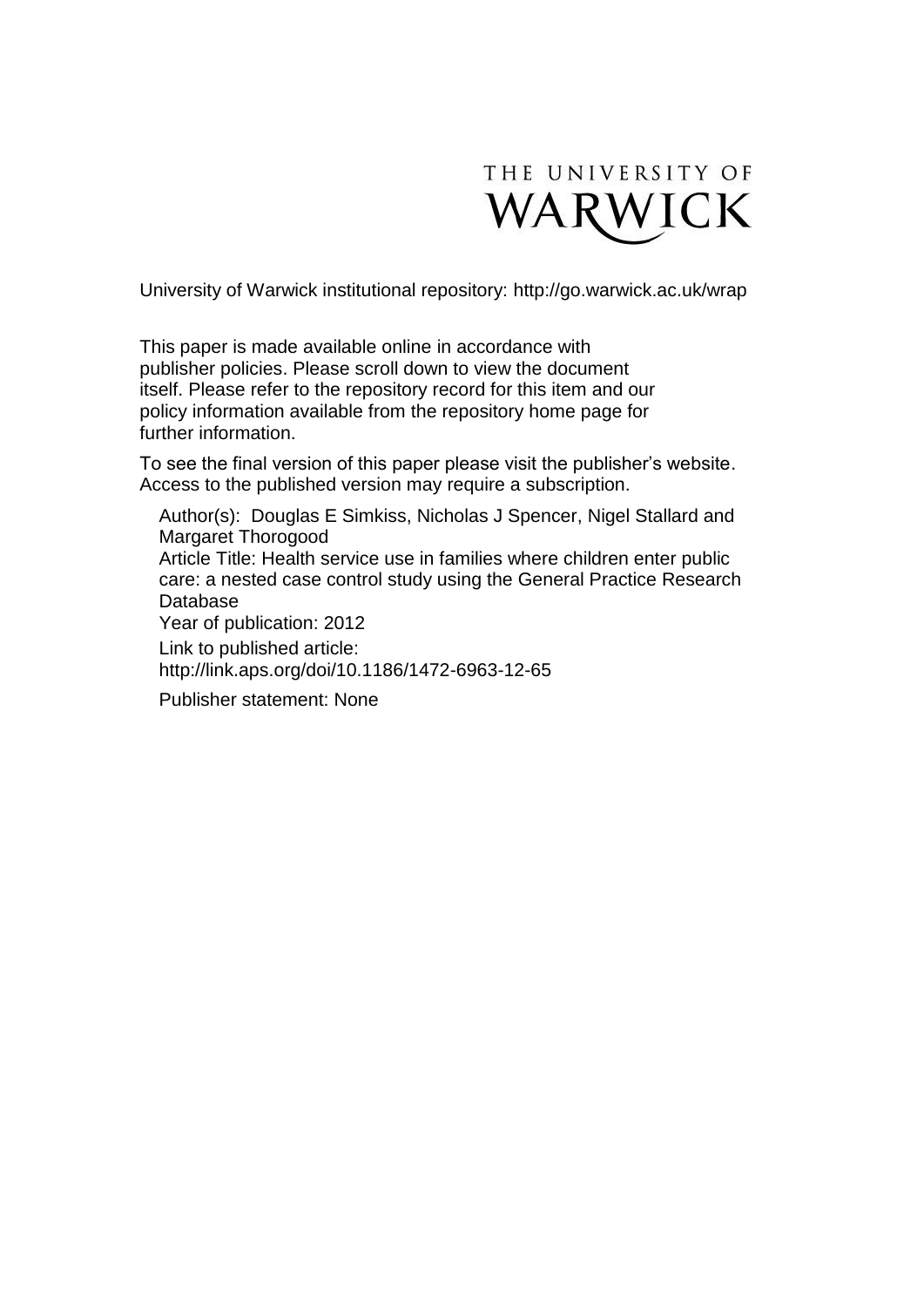# **RESEARCH ARTICLE Example 2018 12:00 Open Access**



# Health service use in families where children enter public care: a nested case control study using the General Practice Research Database

Douglas E Simkiss<sup>1\*</sup>, Nicholas J Spencer<sup>2</sup>, Nigel Stallard<sup>3</sup> and Margaret Thorogood<sup>4</sup>

# Abstract

**Background:** At least 3% of children spend some of their childhood in public care and, as a group, have poor outcomes across a range of education, employment, health and social care outcomes. Research, using social care or government datasets, has identified a number of risk factors associated with children entering public care but the utility of risk factors in clinical practice is not established. This paper uses routine primary health care data to see if risk factors for children entering public care can be identified in clinical practice.

Methods: A nested case control methodology using routine primary care data from the United Kingdom. Health service use data were extracted for the 12 months before the case child entered public care and compared with 12 months of data for four control mother child pairs per case pair, matched on the age and sex of the child and the general practice. Exposures of interest were developed from a systematic review of the literature on risk factors associated with children entering public care.

Results: Conditional logistic regression was used to investigate the combined effect of more than one exposure of interest. Maternal mental illness (OR 2.51, 95% CI 1.55-4.05), maternal age at birth of the child, socio-economic status (5<sup>th</sup> quintile vs. 1<sup>st</sup> quintile OR 7.14, 95% CI 2.92-17.4), maternal drug use (OR 28.8, 95% CI 2.29-363), non attendance at appointments (OR 2.42, 95% CI 1.42-4.14), child mental illness (OR 2.65, 95% CI 1.42-4.96) and child admission to hospital (OR 3.31, 95% CI 1.21-9.02) were all significantly associated with children entering public care. Maternal use of primary care contraception services was negatively associated with children entering public care (OR 0.52, 95% CI 0.31-0.87).

**Conclusions:** Differences in health service use can be identified from routine primary care data in mother child pairs where children enter public care after controlling for maternal age and socio-economic status. The interaction between different risk factors needs testing in a cumulative risk model using longitudinal datasets.

# Background

Children in public care are a vulnerable group with 'a higher level of health, mental health and health promotion needs than others of the same age' [\[1](#page-11-0)]. A large study of the mental health of children in public care in England showed a fivefold increase in mental disorder compared to other children, with conduct disorder contributing most of the difference in childhood psychopathology [\[2](#page-11-0)]. Elevated mental illness prevalence rates for children in public care are also reported from the

USA [[3,4\]](#page-11-0), Australia [[5\]](#page-11-0) and Denmark [[6](#page-11-0)]. Research shows that children in public care are under immunised [[7](#page-11-0)] and providing information on immunisation status to social workers has not improved immunisation coverage [[8](#page-11-0)]. In addition young people in public care have high levels of risk taking behaviours including smoking, alcohol and drug use [[9](#page-11-0)-[12\]](#page-11-0) and are sexually active at an early age with high rates of teenage pregnancy recorded from the United Kingdom [[13](#page-11-0)] and Sweden [[14](#page-11-0),[15](#page-12-0)].

Policy and practice developments in the United Kingdom are leading to improvements in the health and wellbeing of children in public care [[16,17](#page-12-0)] but, nevertheless, there is evidence from the UK and Sweden that young people in public care do less well than other



© 2012 Simkiss et al; licensee BioMed Central Ltd. This is an Open Access article distributed under the terms of the Creative Commons Attribution License [\(http://creativecommons.org/licenses/by/2.0](http://creativecommons.org/licenses/by/2.0)), which permits unrestricted use, distribution, and reproduction in any medium, provided the original work is properly cited.

<sup>\*</sup> Correspondence: [d.e.simkiss@warwick.ac.uk](mailto:d.e.simkiss@warwick.ac.uk)

<sup>&</sup>lt;sup>1</sup> Health Sciences Research Institute, Warwick Medical School, University of Warwick, Coventry CV47AL, UK

Full list of author information is available at the end of the article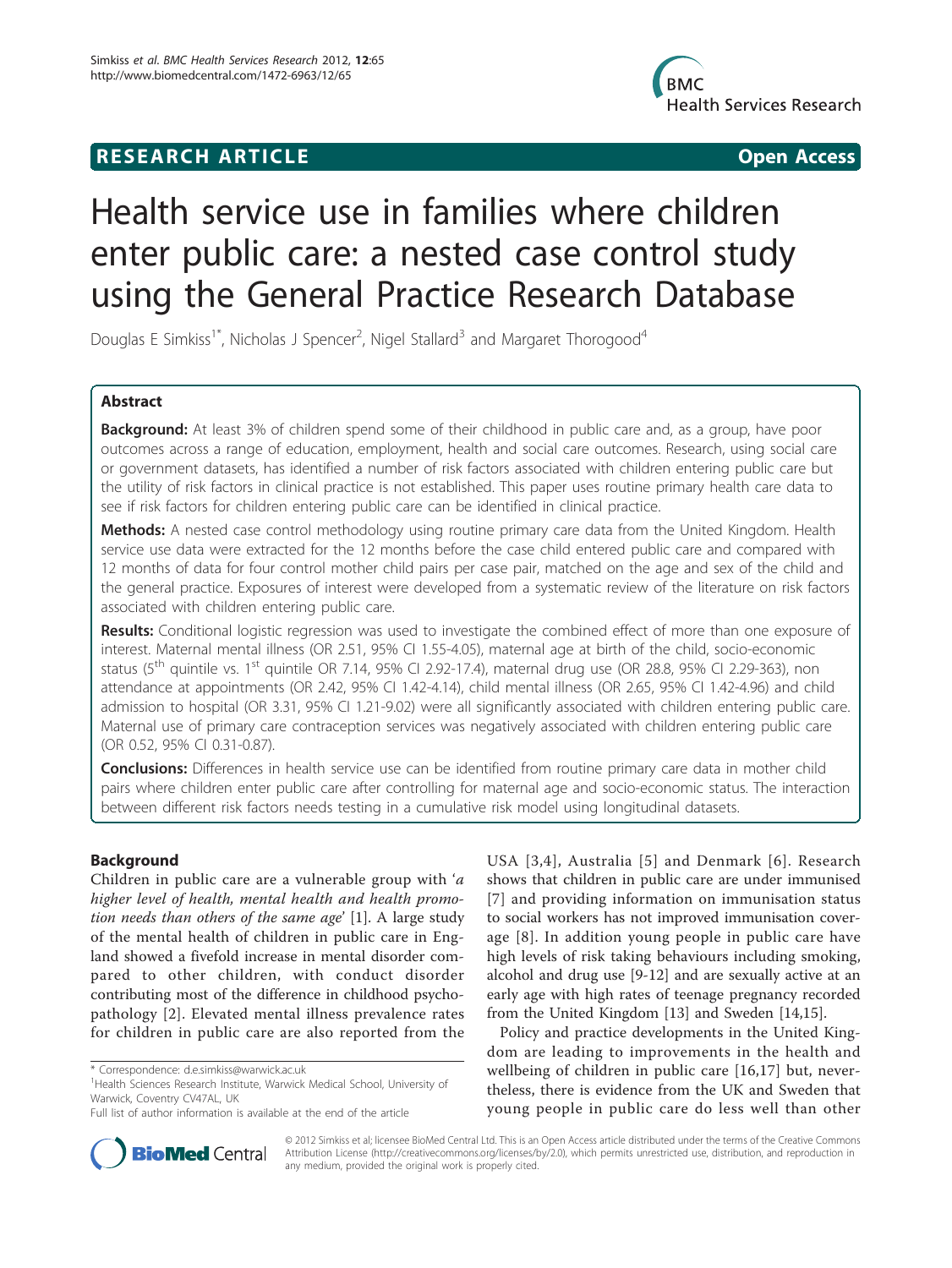young people across all five Every Child Matters [[18](#page-12-0)] domains (be healthy, stay safe, enjoy and achieve, make a positive contribution and achieve economic wellbeing) [[2,](#page-11-0)[19-23\]](#page-12-0).

At the start of a period of public care, one study found half of children had a diagnosable mental illness [[24\]](#page-12-0) and other research shows that they are more often involved in risk taking behaviours including early and unprotected sexual activity, smoking, alcohol and drug misuse than other young people of the same age [[24](#page-12-0)-[26](#page-12-0)]. Many younger children enter public care with developmental delay and a history of maltreatment including abuse and neglect which can have long term consequences.

These findings at entry to public care suggest that health issues are present and could be identified before entry to care; whilst children are living at home. To understand what is known of the health characteristics and social circumstances of families where children are subsequently taken into public care, a systematic review of risk factors associated with children entering public care was conducted [\[27\]](#page-12-0). This found that for mothers of children who enter public care, there is evidence of association with socioeconomic status [[28](#page-12-0)-[31](#page-12-0)], benefit receipt [[28,29,32](#page-12-0)], single parenthood [[28,31,32\]](#page-12-0), ethnicity [[28,31](#page-12-0)], age [[20,21,29](#page-12-0)], disability [\[31](#page-12-0)], smoking in pregnancy [\[33](#page-12-0)], mental illness [\[29](#page-12-0),[33\]](#page-12-0), alcohol misuse [[34](#page-12-0)], sexually transmitted infections [\[35\]](#page-12-0) and learning difficulties [[29](#page-12-0)]. For children who enter public care, there is evidence of association with low birth weight and prematurity [[33](#page-12-0)], disability [[32](#page-12-0)], injuries [[32](#page-12-0)], congenital syphilis [[35](#page-12-0)] and attendance at Accident and Emergency departments [\[32](#page-12-0)]. However, much of the available information is derived from cohort studies of populations selected because families are already being in contact with social care services and that very little research has been carried out in the UK.

One important and previously unexplored source of information on risk factors leading up to a child entering public care is the data collected in primary health care, this has the advantage that it is routinely collected in practice, is almost universal in a UK context and could provide much more detailed health information than previous research on health associations for children entering public care. In addition, this dataset allows the health risk factors to be assessed alongside socioeconomic status data, which may be confounding previously described health associations.

In this paper, we use primary health care data to explore the risk factors associated with children entering public care to address two research questions:

1. Are risk factors associated with children entering public care identifiable from the health records of mothers of children who enter public care compared to mothers whose children do not enter public care?

2. Are risk factors associated with entering public care identifiable from the primary care health records of these children compared to children who do not enter public care?

# Methods

#### Ethical approval

In 2006, the Medical Research Council (MRC) began a scheme with the Medicines and Healthcare products Regulatory Agency (MHRA) to provide free access to GPRD data for up to 50 approved and academically led proposals per year. This project was awarded a licence as part of the MRC-MHRA collaboration and was approved by the Scientific and Ethical Advisory Group of GPRD as a suitable study.

We carried out a case control study; nested within a large primary care database: the General Practice Research Database (GPRD). We reviewed contemporaneous medical records of mother child pairs (dyads) where the child was recorded as having entered public care.

## Case and control definitions

We defined a case as a mother-child dyad, where both have been registered at the general practice and the child was recorded as having gone into public care. The period of time for which the primary care records are examined is a crucial decision. Too short a time period would risk missing key events, while too long would risk losing cases where the family were not registered with the primary care practice for long enough. We chose to analyse a period of 12 months before the child enters public care.

We chose to study the oldest child in the family when more than one sibling was taken into public care because this child is likely to have the most available health data. Because we required at least 12 months of data to be available, only children aged more than 1 year at entry to public care were included in the study. For each case dyad, staff at GPRD randomly selected four control dyads, matched by age and sex of the child and general practice.

# The General Practice Research Database

The GPRD is the largest database of anonymous longitudinal primary care information in the world. It was established in 1987, has 44 million patient years of high quality validated data, 3.6 million active patient records and 13 million records in total [[36\]](#page-12-0). The database contains information on clinical events, coded by general practitioners at consultations, prescriptions, referrals to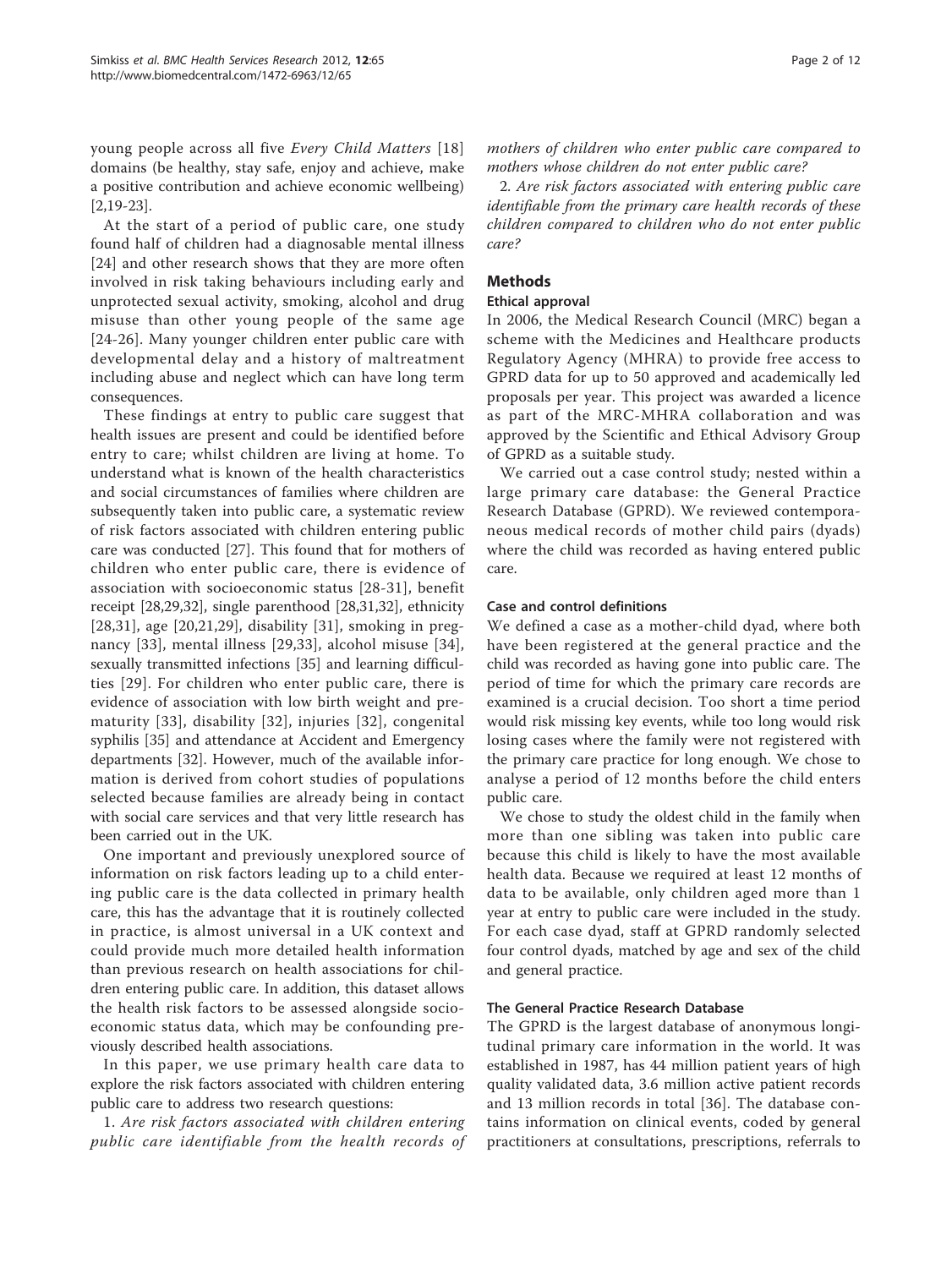secondary care for appointments or investigations and information on admissions to hospital, all events are coded using Read/OXMIS codes, akin to International Classification of Disease codes for clinical diagnoses. There are Read/OXMIS codes identifying that a child has entered public care. The Townsend score [[37\]](#page-12-0), as a measure of a measure of socio-economic status (SES) based on post-codes, was available for patients living in part of England. Because we believed that socio-economic status was likely to be an important risk factor for entering care and a potential confounding factor for other associations previously described in the literature, we limited our analysis to case and control dyads where a Townsend score was available.

The dataset provided by GPRD consisted of 2,954 case dyads and 11,816 control dyads  $(4 \times 2.954 = 11,816)$ . The dataset needed to be refined as it included children less than I year old, data on siblings and dyads with less than 12 months of data available. The requirement for 12 months of up to research standard data was the step that most reduced the dataset. This narrowing of the dataset produced 370 case dyads and 1480 control dyads. Our requirement for socio-economic status data reduced the dataset further to 147 cases and 538 control dyads (Figure [1\)](#page-4-0). We examined whether the dataset in which Townsend Score was available, differed from the larger dataset (370 case dyads and 1480 control dyads) by comparing the sex and age of the case children and maternal age and socio-economic status and found no statistical differences between the two datasets.

For this study a special link from mothers to their children was created by GPRD epidemiologists. In some cases there was more than one adult female (the GPRD mother-child link gave any adult female in a household who could, by date of birth, theoretically be the mother). We developed an algorithm using pregnancy related events in the adult females' files to identify the mother and where this was not possible we excluded the dyad. On eight occasions a control mother with two children was matched to two different case children, we excluded the control dyad with the younger child.

We converted all the relevant files into STATA files, and prepared a file for analysis including twelve months of medical records for case dyads that matched our inclusion criteria and four matched control dyads (matched on gender and age of the oldest child that was taken into care).

#### Data validation

To validate our cases we sent a questionnaire to General Practitioners of a random sample of 100 cases to confirm that the case child was taken into public care. This was administered by GPRD to protect the identity of the practices and the families.

#### Identifying variables for analysis

The systematic review of risk factors associated with children entering public care [[27](#page-12-0)] and clinical experience identified a number of health risk factors to analyse in this primary care dataset. Because previous research has not described these risk factors in routine primary care data, we included all the previously recognised risk factors in our analysis. We included the variables socioeconomic status and maternal age at birth of first child as these are well recognised risk factors for children entering public care and may also confound the association with health risk factors as both variables may influence health seeking behaviour.

The clinical exposures of interest were identified in the database from the clinical (Read/OXMIS) code used by the General Practitioner for a consultation, or from a relevant prescription. 'Sentinel events' were also coded; these were events or illnesses which may be associated with important social markers of vulnerability such as domestic violence. Non clinical exposures of interest in the mother files included maternal age at birth, socioeconomic status, smoking, alcohol use, attendance at Accident and Emergency and referrals to secondary care that suggested a clinical exposure of interest. For the child, the non-clinical exposures included attendances at Accident and Emergency and referrals to secondary care that suggested a clinical exposure of interest.

Using codes identified from the clinical events, therapy and referral files we constructed 58 individual variables which were dichotomised to those individuals with the variable (at any frequency) and those without. Some variables were created by combination of other variables that relate to another aspect of the same issue, details of these composite variables are given in Table [1.](#page-5-0)

#### Statistical analysis

We explored the relationship between each variable and the risk of being taken into public care individually and in a stepwise multivariate conditional logistic regression model to investigate the combined effect of more than one exposure of interest. The variables child maltreatment and social service input (in both mother and child files) were not entered into the model as these correlated very highly with entering care and were not health service use issues. The variables with no odds ratio have a zero score on one of the 2 by 2 table fields and cannot be computed by this method, we assigned a p value for these variables using an exact form of McNemar's Test.

#### Results

#### Data validation

82 of the 100 questionnaires sent out by GPRD were returned by General Practices. 11 of the 82 simply said that they had no information on the child, usually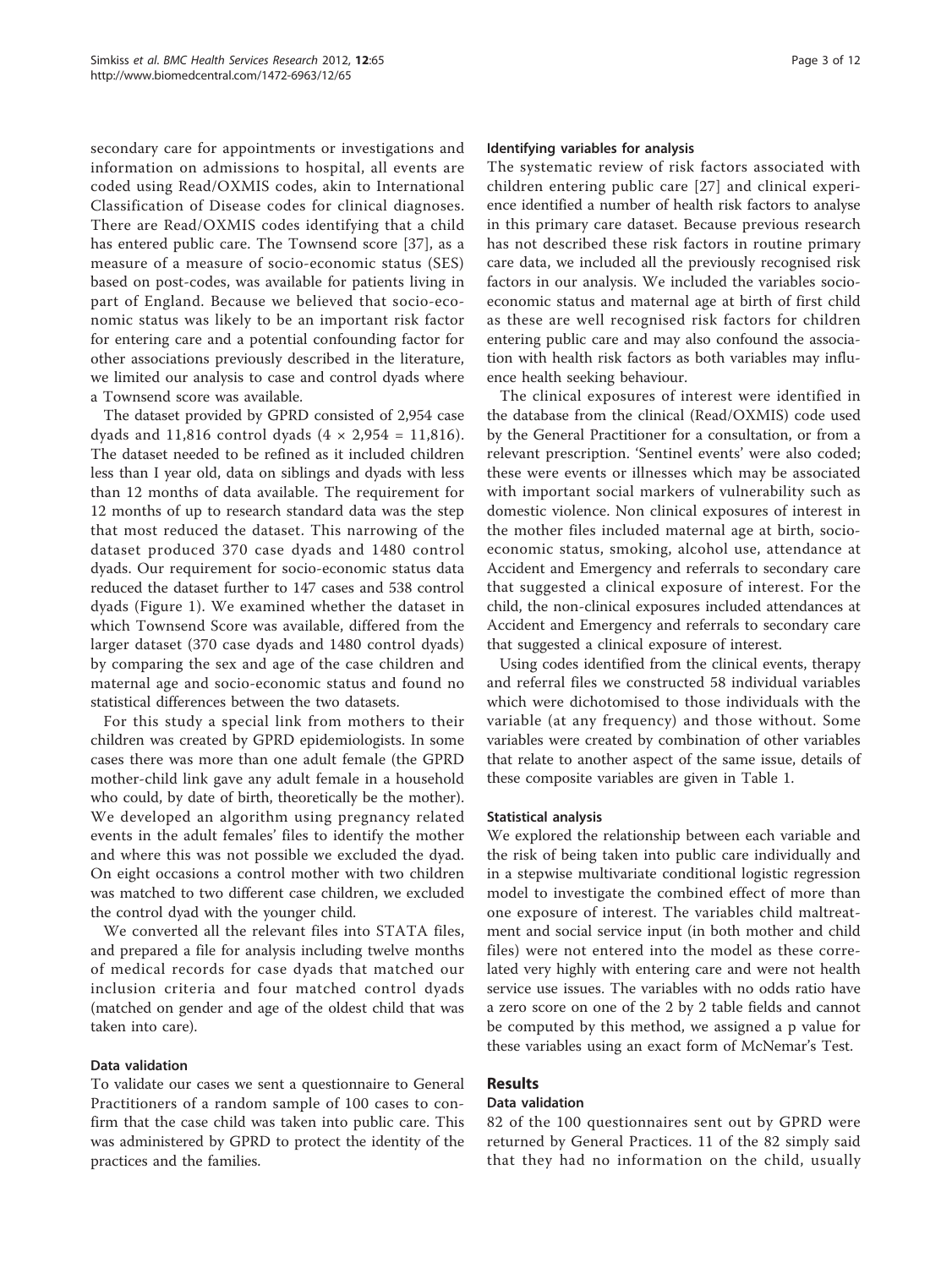<span id="page-4-0"></span>

because the child had transferred out of the practice. From the remaining 71 questionnaires, 66 (93%) confirmed that the child did enter public care. Four children may have been in foster care, and one

questionnaire said that the child did not enter public care.

This suggests that approximately 7% of the dyads included as cases may not correctly be identified. The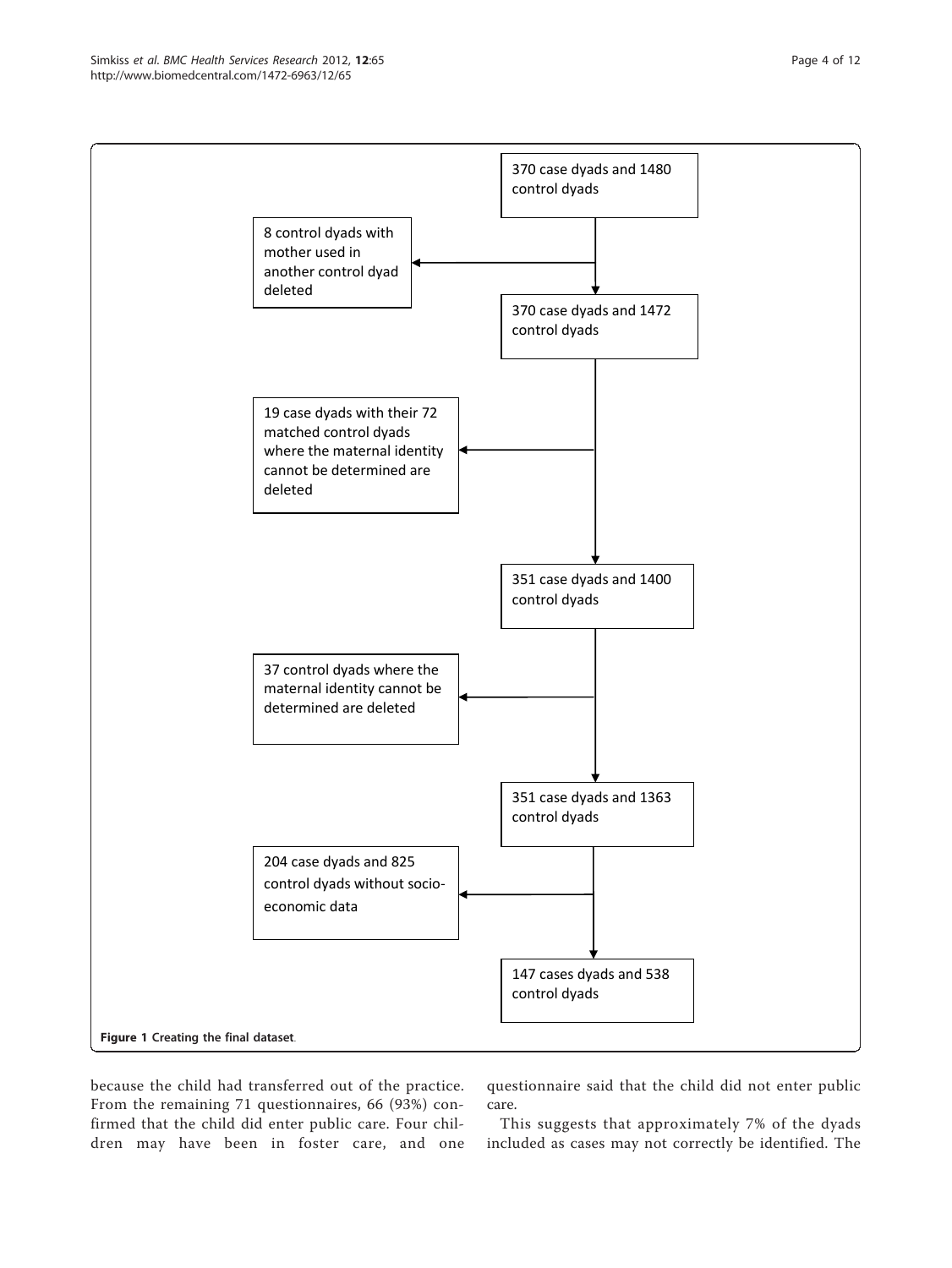<span id="page-5-0"></span>

|  |  |  |  |  | Table 1 Variables created by combining other variables |  |  |
|--|--|--|--|--|--------------------------------------------------------|--|--|
|--|--|--|--|--|--------------------------------------------------------|--|--|

| Title of composite variable                     | Created from individual variables                                                                                                                                                                                                                                                                                                                                                                                                                                                           |
|-------------------------------------------------|---------------------------------------------------------------------------------------------------------------------------------------------------------------------------------------------------------------------------------------------------------------------------------------------------------------------------------------------------------------------------------------------------------------------------------------------------------------------------------------------|
| Any social service input                        | Social service input described in the maternal clinical events file<br>Social service input in child clinical file                                                                                                                                                                                                                                                                                                                                                                          |
| <b>Financial issues</b>                         | Financial issues in maternal clinical events file<br>Financial issues in child clinical file                                                                                                                                                                                                                                                                                                                                                                                                |
| Any nursing input                               | Practice nurse involvement with mother in clinical events file<br>Health visitor involvement recorded in maternal clinical events file<br>District nurse involvement with mother in clinical events file<br>Heath Visitor input in child clinical file,<br>District or Practice nurse input in child clinical file                                                                                                                                                                          |
| Any non attendance at primary or secondary care | Maternal non-attendance at primary or secondary care<br>Maternal non attendance for cervical smear<br>Any non attendance at primary or secondary care codes in child clinical file<br>Immunisation data incomplete in child clinical file                                                                                                                                                                                                                                                   |
| Child mental illness codes                      | ADHD treatment in child prescription file<br>Hypnotic in child prescription file<br>Antipsychotic in child prescription file<br>Referral to Child and Adolescent Mental Health Services in referral file<br>Child mental illness codes in child clinical file<br>Child behavioural issues in child clinical file,<br>Antidepressant in child prescription file.                                                                                                                             |
| Maternal mental illness codes                   | Maternal depression in clinical events file<br>Maternal prescription of an antidepressant<br>Maternal bipolar disorder in clinical events file<br>Maternal prescription for treatment of bipolar disorder<br>Maternal referral to psychiatry<br>Maternal mental illness in clinical events file<br>Concern about maternal psychological health<br>Maternal prescription of anxiolytic<br>Maternal psychosis in clinical events file<br>Maternal prescription of an antipsychotic medication |
| Maternal alcohol misuse                         | Maternal alcohol misuse<br>Maternal prescription for treatment of alcohol misuse<br>Sentinel conditions for alcohol misuse in maternal file                                                                                                                                                                                                                                                                                                                                                 |
| Maternal drug misuse                            | Maternal drug misuse in clinical events file<br>Prescription of treatment for opiod misuse in maternal therapy file<br>Sentinel conditions for drug misuse in maternal file                                                                                                                                                                                                                                                                                                                 |
| Domestic abuse                                  | Domestic abuse in maternal clinical events file<br>Sentinel conditions for trauma in maternal file                                                                                                                                                                                                                                                                                                                                                                                          |
| <b>Maternal depression</b>                      | Maternal depression in clinical events file<br>Maternal prescription of an antidepressant                                                                                                                                                                                                                                                                                                                                                                                                   |
| Maternal bipolar disorder                       | Maternal bipolar disorder in clinical events file<br>Maternal prescription for treatment of bipolar disorder                                                                                                                                                                                                                                                                                                                                                                                |
| Maternal psychosis                              | Maternal psychosis in clinical events file<br>Maternal prescription of an antipsychotic medication                                                                                                                                                                                                                                                                                                                                                                                          |
| <b>Maternal contraception</b>                   | Maternal contraception in clinical events file<br>Maternal prescription of contraceptive                                                                                                                                                                                                                                                                                                                                                                                                    |

error in identification will attenuate any effect size identified in the study.

#### Demographic information

The age and gender of case children are described in Figure [2.](#page-6-0) Children in this study entered care more commonly under the age of six years or older than 14 years.

The age of mothers at the birth of the index child shows a close approximation to a normal distribution for control mothers (Figure [3\)](#page-6-0). However, there are more young case mothers than control mothers and there are more case mothers over the age of 35. Case mothers are

also more likely to be in lower socio-economic quintiles (Figure [4\)](#page-7-0).

Table [2](#page-8-0) shows the results of individual variable conditional logistic regression while Table [3](#page-9-0) shows the results of the stepwise conditional logistic regression model, created using all the variables significantly associated with children entering public care from Table [2.](#page-8-0) Maternal mental illness, maternal age at birth of the child, socio-economic status, maternal drug misuse, non attendance at appointments for mother or child, child mental illness and admission to hospital of the child were all significantly related to the risk of a child entering public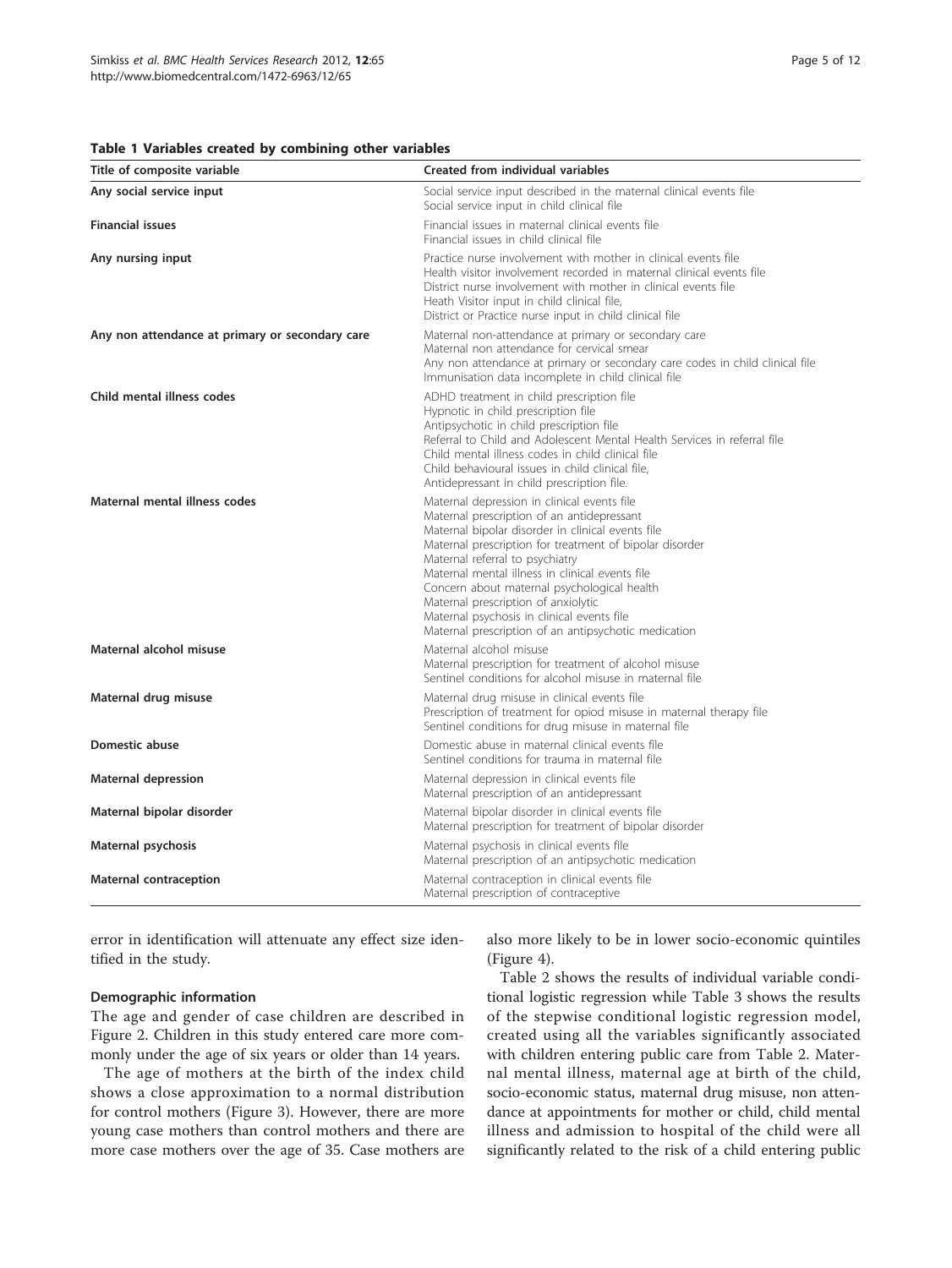<span id="page-6-0"></span>

care. Maternal use of primary care contraception services was negatively associated with children entering public care.

# **Discussion**

Using a primary care database is a novel approach to identifying risk factors for children entering public care. Most of published literature has studied families already in contact with social care services, but such families are a minority of the population, already identified as having a problem of some kind. By contrast, primary care databases include an unselected proportion of the whole population registered with the health service, giving a new perspective on the events leading up to a child being taken into care. A very high percentage of families in the UK are registered with a general practice so identifiable risk factors in routine primary care data could allow access to interventions at a much earlier stage than identification via contact with social care services.

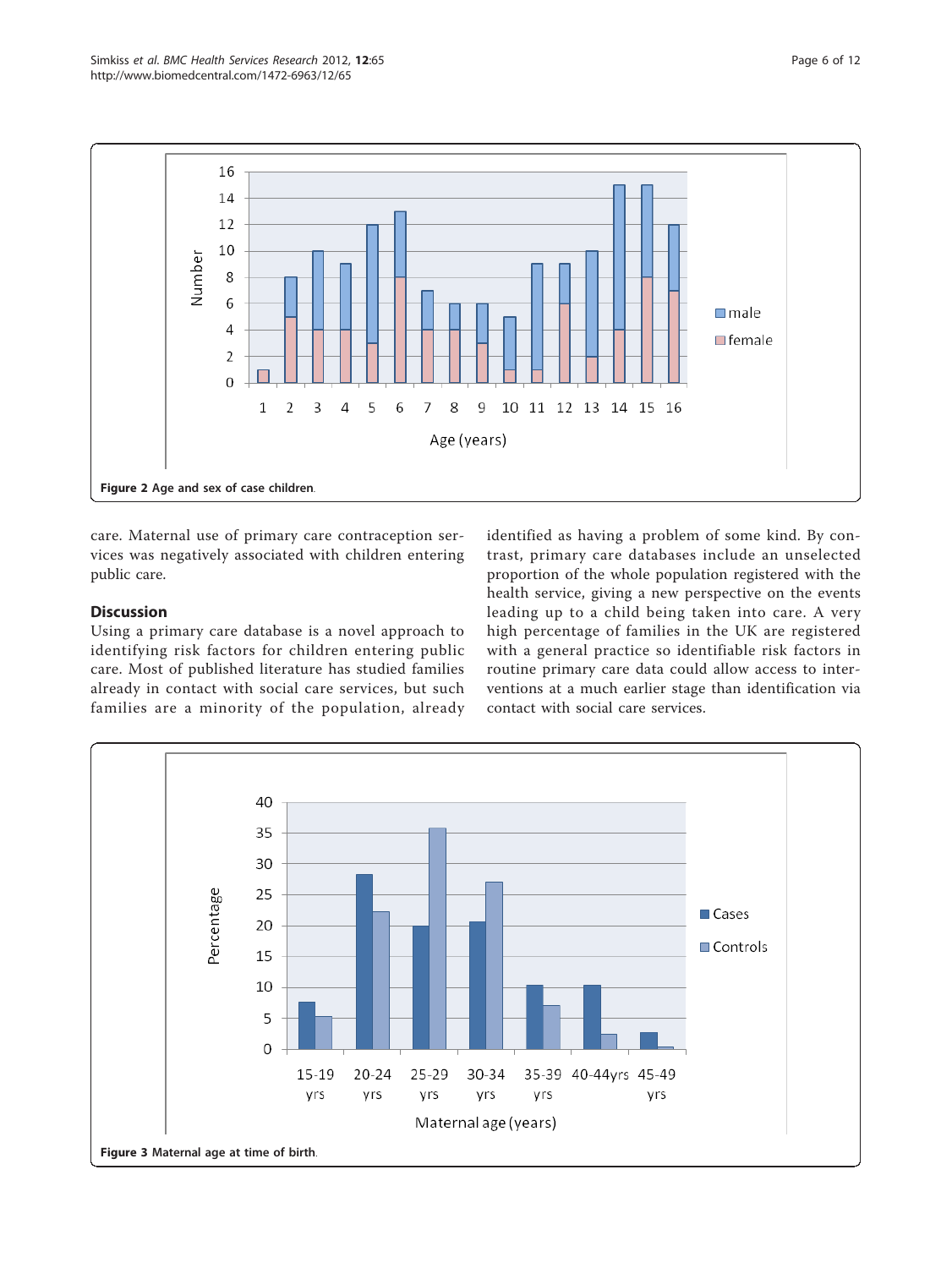<span id="page-7-0"></span>

We defined a case as a mother child dyad, where the child was the oldest child in the family and both mother and child had 12 months of up to research standard data available. The 12 months requirement was a judgement based on an expectation that most significant health issues would be recorded in the database over that time period. However, excluding children with less than 12 months data considerably reduced the number of included cases. A shorter timeframe would have included more cases and increased the power of the study. It may also have included some highly mobile families that do not stay with the same general practice for 12 months, and research [\[30](#page-12-0),[32\]](#page-12-0) suggests that families that are highly mobile have a higher likelihood of children entering public care. However a shorter time frame increases the risk that relevant health issues are not recorded in the primary care record and we considered 12 months to be an appropriate balance between completeness of data and the number of included dyads.

The individual variable results presented in Table [2](#page-8-0) shows twenty three variables were significantly associated with children entering public care on univariate analysis, but only eight remained significant in the stepwise multivariate conditional logistic regression model. A striking finding is that individual variables may be highly specific but relatively insensitive. Maternal alcohol misuse is an example; this was described in the 6 case mothers and 1 control mother making the association statistically significant as an individual variable. Other epidemiological evidence suggests that alcohol

misuse is under-recorded in the primary care record; the National Institute for Health and Clinical Excellence makes a recommendation on screening for alcohol consumption in primary care in the 2010 guidance on preventing hazardous and harmful drinking [[38](#page-12-0)] and it is possible that some alcohol misuse does not appear in the primary care dataset because general practitioners do not systematically screen for it.

#### Maternal mental illness

One of our most important findings is the association of maternal mental illness with children entering public care. Other research has identified an association of parental mental illness with children entering public care, but the definitions of mental illness vary considerably between studies and differ from that used in this research. Franzén et al. used admission to hospital for psychiatric illness, attempted suicide or substance misuse for either parent to create a 'psychosocial risk' variable [[29](#page-12-0)]. This identifies more serious mental illness than we will have identified from primary care records and a level of illness where the possibility of early intervention may already have passed.

Some adult mental health services recognise that their patients may also be parents and that parental mental illness may impact upon parenting [[39](#page-12-0)]. The issue has been highlighted in a study of women with psychotic disorders in south London [[40](#page-12-0)]. 155 (63%) of these women with psychotic disorders were also mothers but only sixteen of them had a history of having a child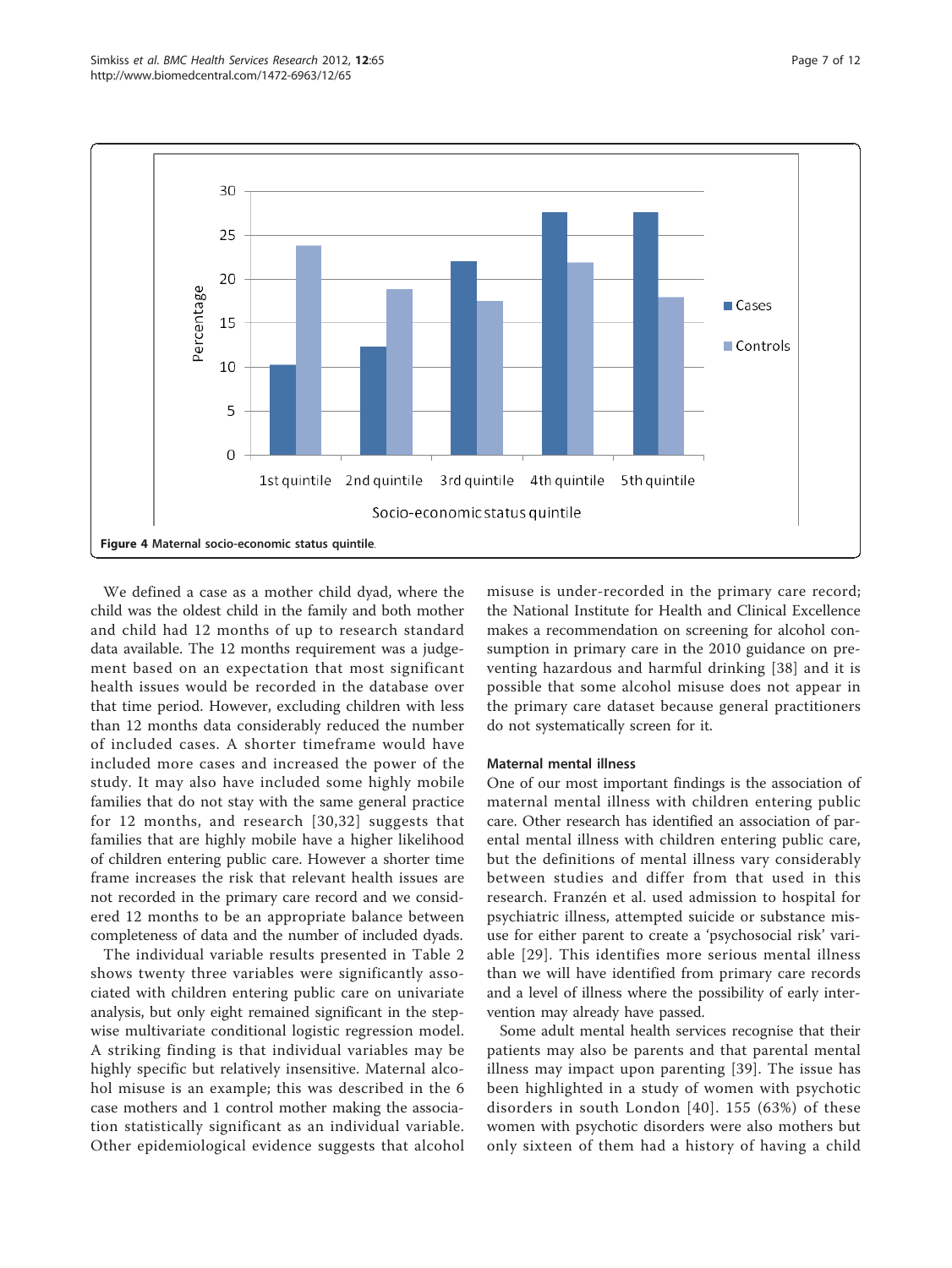<span id="page-8-0"></span>

|  | Table 2 Individual variables conditional logistic regression with the child entering public care |  |  |
|--|--------------------------------------------------------------------------------------------------|--|--|
|--|--------------------------------------------------------------------------------------------------|--|--|

| ב וושריהשמה ימותמוכז כסוומתוסומה וסקוזמוכ וכקוכזזוטה וחומר כוווט כווכרוווק פ<br><b>Exposure of interest</b> | Cases      | Controls   | Odds Ratio (95% Confidence interval) | P value    |
|-------------------------------------------------------------------------------------------------------------|------------|------------|--------------------------------------|------------|
|                                                                                                             | $n = 147$  | $n = 538$  |                                      |            |
| Maternal mental illness                                                                                     | 75 (51%)   | 132 (25%)  | 3.42 (2.29-5.11)                     | < 0.001    |
| Maternal depression                                                                                         | 52 (35%)   | 92 (17%)   | 2.76 (1.81-4.21)                     | < 0.001    |
| Maternal referral to psychiatry                                                                             | 43 (28%)   | 58 (11%)   | 3.71 (2.29-6.01)                     | < 0.001    |
| Maternal prescription of anxiolytic                                                                         | 29 (20%)   | 24 (4%)    | 5.49 (3.00-10.1)                     | < 0.001    |
| Maternal psychosis                                                                                          | 12 (8%)    | 6(1%)      | 7.41 (2.78-19.8)                     | < 0.001    |
| Concern about maternal psychological health                                                                 | 31 (21%)   | 55 (10%)   | 2.43 (1.46-4.04)                     | 0.001      |
| Maternal drug misuse                                                                                        | 7 (5%)     | $1(0.2\%)$ | 27.1 (3.33-220)                      | 0.002      |
| Maternal over dose referral                                                                                 | 4 (3%)     | $0(0\%)$   |                                      | $0.002*$   |
| Maternal alcohol misuse                                                                                     | 6 (4%)     | $1(0.2\%)$ | 23.1 (2.78-192)                      | 0.004      |
| Maternal visit to $A + E$                                                                                   | 17 (12%)   | 29 (5%)    | 2.39 (1.27-4.52)                     | 0.007      |
| Maternal smoking                                                                                            | 33 (22%)   | 76 (14%)   | 1.88 (1.17-3.03)                     | 0.009      |
| Maternal admission to hospital                                                                              | 6 (4%)     | $4(0.7\%)$ | 6.42 (1.59-25.9)                     | 0.009      |
| Relationship issues in maternal file                                                                        | 5(3%)      | 4(0.7%)    | 4.69 (1.26-17.5)                     | 0.021      |
| Maternal contraception                                                                                      | 41 (28%)   | 198 (37%)  | $0.64$ $(0.43 - 0.97)$               | 0.035      |
| Child mental illness                                                                                        | 34 (23%)   | 43 (8%)    | 3.87 (2.29-6.53)                     | < 0.001    |
| Child behavioural issues                                                                                    | 19 (13%)   | 18 (3%)    | 4.80 (2.35-9.82)                     | < 0.001    |
| Child maltreatment                                                                                          | 20 (14%)   | $0(0\%)$   |                                      | $< 0.001*$ |
| Child admission to hospital                                                                                 | 12 (8%)    | 12 (2%)    | 3.83 (1.68-8.72)                     | 0.001      |
| Child referral to $A + E$                                                                                   | 16 (11%)   | 25 (5%)    | 2.74 (1.37-5.52)                     | 0.005      |
| Any non attendance at primary or secondary care                                                             | 57 (39%)   | 101 (19%)  | 2.95 (1.93-4.52)                     | < 0.001    |
| Any social service input                                                                                    | 31 (21%)   | $4(0.6\%)$ | 55.8 (13.3-233)                      | < 0.001    |
| Maternal age 15-19 years old                                                                                | 13 (9%)    | 28 (5%)    | 2.63 (1.24-5.59)                     | 0.012      |
| Maternal age 20-24 years old                                                                                | 41 (28%)   | 117 (22%)  | 2.34 (1.39-3.94)                     | 0.001      |
| Maternal age 25-29 years old                                                                                | 30 (20%)   | 197 (37%)  | 1.00                                 |            |
| Maternal age 30-34 years old                                                                                | 30 (20%)   | 142 (26%)  | 1.35 (0.78-2.34)                     | 0.282      |
| Maternal age 35-39 years old                                                                                | 15 (10%)   | 39 (7%)    | 2.74 (1.33-5.67)                     | 0.007      |
| Maternal age 40-44 years old                                                                                | 14 (10%)   | 13 (2%)    | $6.97$ $(2.92 - 16.6)$               | < 0.001    |
| Maternal age 45-49 years old                                                                                | 4 (3%)     | $2(0.4\%)$ | 18.8 (1.64-158)                      | 0.017      |
|                                                                                                             |            |            | 1.00                                 |            |
| SES quintile 1                                                                                              | 15 (10%)   | 131 (23%)  |                                      |            |
| SES quintile 2                                                                                              | 18 (12%)   | 104 (19%)  | 1.71 (0.80-3.67)                     | 0.163      |
| SES quintile 3                                                                                              | 32 (22%)   | 94 (17%)   | 3.38 (1.69-6.77)                     | 0.001      |
| SES quintile 4                                                                                              | 41 (28%)   | 119 (22%)  | 3.92 (1.98-7.73)                     | < 0.001    |
| SES quintile 5                                                                                              | 41 (28%)   | 90 (17%)   | 6.51 (3.09-13.7)                     | < 0.001    |
| Maternal smoking cessation                                                                                  | 3(2%)      | 8(1%)      | 1.29 (0.34-4.89)                     | 0.71       |
| Maternal sexually transmitted infection                                                                     | $1(0.7\%)$ | 19 (4%)    | $0.19(0.03 - 1.47)$                  | 0.11       |
| Maternal termination of pregnancy                                                                           | 2(1%)      | 6 (1%)     | 1.28 (0.26-6.37)                     | 0.760      |
| Maternal referral to Orthopaedics                                                                           | 17 (11%)   | 38 (7%)    | 1.74 (0.95-3.20)                     | 0.075      |
| Sentinel conditions for maternal trauma                                                                     | 5(3%)      | 14 (3%)    | 1.37 (0.49-3.88)                     | 0.55       |
| Domestic abuse                                                                                              | 7(5%)      | 18 (3%)    | $1.53(0.62 - 3.75)$                  | 0.354      |
| Maternal learning difficulties                                                                              | $1(0.7\%)$ | $0(0\%)$   |                                      | $0.2*$     |
| Maternal bipolar disorder                                                                                   | 2(1%)      | $1(0.2\%)$ | 8.00 (0.73-88.2)                     | 0.09       |
| Sentinel conditions for maternal drug misuse                                                                | $1(0.7\%)$ | $1(0.2\%)$ | $4.00$ $(0.25 - 64.0)$               | 0.33       |
| Sentinel conditions for alcohol misuse                                                                      | $1(0.7\%)$ | $0(0\%)$   |                                      | $0.2*$     |
| Child with scabies                                                                                          | $0(0\%)$   | 4(0.7%)    |                                      | $0.409*$   |
| Child with head lice                                                                                        | 9(6%)      | 28 (5%)    | $1.35(0.58-3.11)$                    | 0.485      |
| Child health surveillance codes                                                                             | 13 (9%)    | 55 (10%)   | $0.79(0.33-1.92)$                    | 0.604      |
| Ethnicity in maternal file                                                                                  | $0(0\%)$   | 5(1%)      |                                      | $0.328*$   |
| Child developmental delay                                                                                   | 4 (3%)     | 12 (2%)    | 1.29 (0.39-4.21)                     | 0.678      |
| Child immunisation data incomplete                                                                          | $1(0.7\%)$ | $2(0.4\%)$ | 2.45 (0.14-42.6)                     | 0.539      |
| Immunisation refused                                                                                        | 2(1%)      | $1(0.2\%)$ | 7.29 (0.66-80.8)                     | 0.105      |
| Child referrals to orthopaedics                                                                             | $1(0.7\%)$ | 7 (1%)     | $0.52$ (0.06-4.31)                   | 0.551      |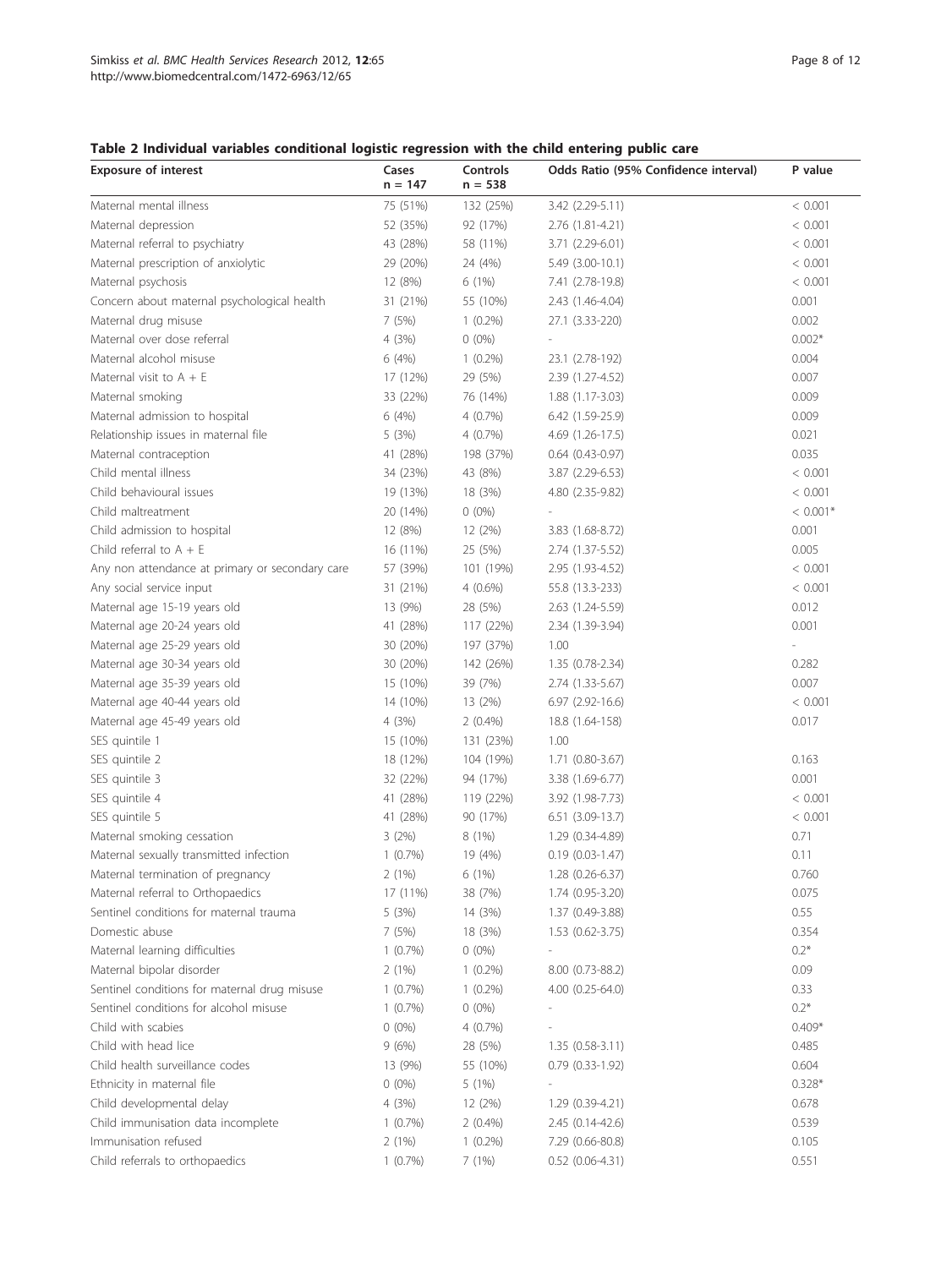| Other child referrals to secondary care   | 18 (12%)   | 54 (10%)   | 1.27 (0.70-2.29)         | 0.428  |
|-------------------------------------------|------------|------------|--------------------------|--------|
| Sentinel conditions for child trauma      | 3(2%)      | 8(1%)      | 1.26 (0.33-4.77)         | 0.738  |
| Sentinel conditions for child head injury | 2(1%)      | 11(2%)     | $0.68$ $(0.15 - 3.16)$   | 0.627  |
| Sentinel codes for child burn             | 3(2%)      | $2(0.4\%)$ | 5.36 (0.89-32.2)         | 0.067  |
| Child smoking                             | 2(1%)      | $4(0.7\%)$ | 2.93 (0.35-10.4)         | 0.458  |
| Child contraception                       | 4(3%)      | 7(1%)      | 2.93 (0.62-13.9)         | 0.174  |
| Child pregnancy                           | 2(1%)      | 4(0.7%)    | 4.45 (0.32-62.7)         | 0.269  |
| Relationship issues in child file         | $1(0.7\%)$ | $1(0.2\%)$ | $4.00(0.25 - 64.0)$      | 0.333  |
| Antidepressant prescribed to child        | 3(2%)      | $3(0.6\%)$ | $5.04(0.82 - 31.0)$      | 0.081  |
| Hypnotic prescribed to child              | 8(5%)      | 19 (4%)    | 1.63 (0.68-3.91)         | 0.271  |
| Child ADHD treatment                      | 3(2%)      | $3(0.6\%)$ | 3.40 (0.68-17.1)         | 0.137  |
| Child alcohol concern                     | $1(0.7\%)$ | $2(0.4\%)$ | $2.00(0.18-22.1)$        | 0.571  |
| Child drug misuse                         | $1(0.7\%)$ | $0(0\%)$   | $\overline{\phantom{a}}$ | $0.2*$ |
| Health Visitor involvement                | 4(3%)      | 5(1%)      | 8.64 (0.90-83.0)         | 0.062  |
| Any nursing input                         | 4(3%)      | 8(1%)      | $2.36(0.56-10.0)$        | 0.243  |
| Financial issues                          | 3(2%)      | 5(1%)      | 2.23 (0.53-9.35)         | 0.273  |

<span id="page-9-0"></span>Table 2 Individual variables conditional logistic regression with the child entering public care (Continued)

The variables with no odds ratio have a zero score on one of the 2 by 2 table fields and cannot be computed by this method, we assigned a p value for these variables using an exact form of McNemar's Test

enter public care, meaning that 90% of these women were caring for their own children [[40\]](#page-12-0). The fear of children entering public care is felt especially in the context of episodes of in-patient care and although not the only reason why parents with mental illness are reluctant to ask for help with parenting, it may be the most pervasive. People with mental illness face many challenges including poverty, emotional distress, cognitive impairment, medication side effects and perceived stigma, so perhaps it is unsurprising that few people with mental illness seek or receive specific help with parenting.

There is a contrast with the resources dedicated to helping these patients with other issues such as securing benefits, finding accommodation, maintaining gainful occupation and adhering to medication [[41\]](#page-12-0).

The association of maternal mental with children entering public care is a potentially important finding of this study with implications for adult psychiatry and primary care services. However, it is possible that the observed relationship between an increased risk of children going into care and maternal mental illness is due to confounding by some other variable. For example,

| Table 3 Forward selection conditional logistic regression model |  |  |  |  |  |
|-----------------------------------------------------------------|--|--|--|--|--|
|-----------------------------------------------------------------|--|--|--|--|--|

| <b>Exposure of interest</b>                     | Cases<br>$n = 147$ | <b>Controls</b><br>$n = 538$ | Odds ratio (95% confidence intervals | P value |
|-------------------------------------------------|--------------------|------------------------------|--------------------------------------|---------|
| Maternal mental illness                         | 75 (51%)           | 132 (25%)                    | 2.51 (1.55-4.05)                     | < 0.001 |
| Maternal age 15-19 years old                    | 31 (21%)           | $4(0.6\%)$                   | 2.45 (1.11-5.42)                     | 0.027   |
| Maternal age 20-24 years old                    | 13 (9%)            | 28 (5%)                      | 2.37 (1.38-4.06)                     | 0.002   |
| Maternal age 25-29 years old                    | 41 (28%)           | 117 (22%)                    | 1.00                                 | 0.236   |
| Maternal age 30-34 years old                    | 30 (20%)           | 197 (37%)                    | $1.43(0.81 - 2.53)$                  | 0.222   |
| Maternal age 35-39 years old                    | 30 (20%)           | 142 (26%)                    | 2.90 (1.36-6.18)                     | 0.006   |
| Maternal age 40-44 years old                    | 15 (10%)           | 39 (7%)                      | $6.21$ $(2.50-15.4)$                 | < 0.001 |
| Maternal age 45-49 years old                    | 14 (10%)           | 13 (2%)                      | 24.4 (2.30-258)                      | 0.008   |
| SES quintile 1                                  | 15 (10%)           | 131 (23%)                    | 1.00                                 |         |
| SES quintile 2                                  | 18 (12%)           | 104 (19%)                    | 2.41 (1.01-5.74)                     | 0.047   |
| SES quintile 3                                  | 32 (22%)           | 94 (17%)                     | 2.83 (1.25-6.39)                     | 0.012   |
| SES quintile 4                                  | 41 (28%)           | 119 (22%)                    | 3.40 (1.58-7.32)                     | 0.002   |
| SES quintile 5                                  | 41 (28%)           | 90 (17%)                     | 7.14 (2.92-17.4)                     | < 0.001 |
| Maternal drug misuse                            | 7 (5%)             | $1(0.2\%)$                   | 28.8 (2.29-363)                      | 0.009   |
| Any non attendance at primary or secondary care | 57 (39%)           | 101 (19%)                    | 2.42 (1.42-4.14)                     | 0.001   |
| Child mental illness                            | 34 (23%)           | 43 (8%)                      | 2.65 (1.42-4.96)                     | 0.002   |
| Maternal contraception                          | 41 (28%)           | 198 (37%)                    | $0.52$ $(0.31 - 0.87)$               | 0.013   |
| Child admission to hospital                     | 12 (8%)            | 12 (2%)                      | 3.31 (1.21-9.02)                     | 0.019   |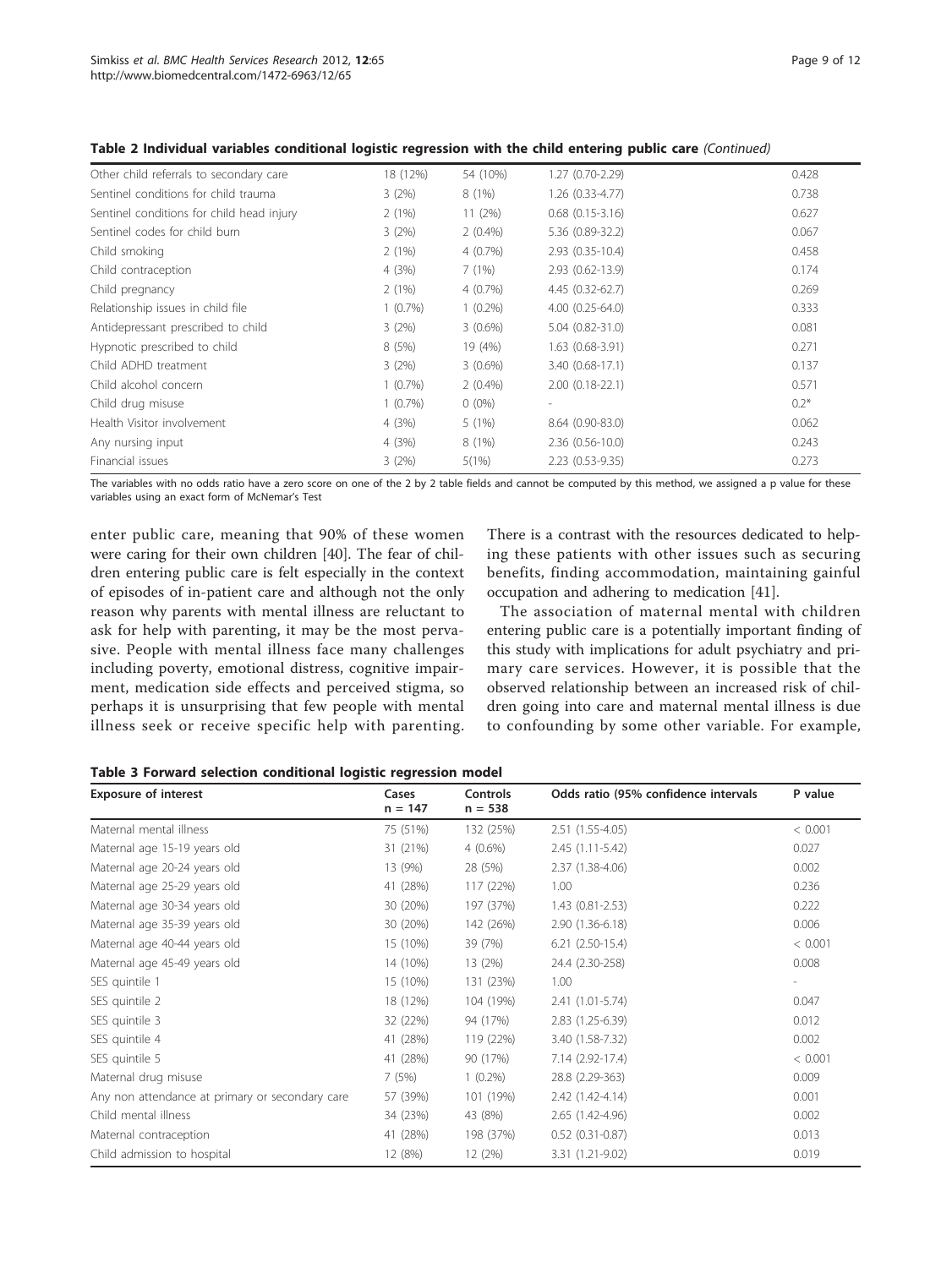Diaz-Caneja and Johnson reported that mothers who felt it was probable that their children would be taken into care became concerned, anxious or depressed and sought mental health support [[42\]](#page-12-0). Further research in large cohorts may help to disentangle these factors.

## Maternal age at birth of child

Both younger and older mothers were significantly more likely to have their children enter public care, although the absolute number of older mothers was small. A number of previous studies have identified young mothers as a group with an increased risk of children entering public care [[29,31](#page-12-0)] and two studies identified older mothers at increased risk also [[30,33\]](#page-12-0). Of course teenage motherhood is not necessarily bad [[43](#page-12-0)] and most pregnant teenagers do not have children that enter public care. However young motherhood has been associated with a range of negative outcomes in the USA and the UK, and both counties target this group of mothers for interventions [[44,45\]](#page-12-0).

## Socio-economic status

Low socio-economic status has been recognised as an important risk factor associated with children entering public care in many studies. In the UK context, the work of Bebbington and Miles [[28\]](#page-12-0) has been influential in social care and government guidance and policy development [[46,47](#page-12-0)]. Their findings were replicated in Sweden by Franzén, Vinnerljung and Hjern [[29\]](#page-12-0) and it is clear that this is an important risk factor. Figure [4](#page-7-0) shows that, while control families were approximately equally distributed across the quintiles of the Townsend score, case families showed an increase from the  $1<sup>st</sup>$  to  $4<sup>th</sup>$  quintiles and remained high in the  $5<sup>th</sup>$  (most disadvantaged) quintile.

The association of material deprivation with many indices of poor health has been frequently reported in the United Kingdom [[48](#page-12-0)-[53](#page-12-0)] and strategies to reduce social inequality remain necessary. There has been vigorous debate on the mechanisms, models and causal pathways by which material deprivation exerts its negative impact on a wide range of child health outcomes. As many people experience multiple disadvantage and deprivation, Spencer suggests that single causal factors are of limited value and theoretical models which accommodate the cumulative effects of various factors over time are more likely to offer a fruitful approach to explaining the relationship between socio-economic status and health [[50\]](#page-12-0).

The relationship between socio-economic status and health service use is an important issue. It could be that low socio-economic status is the prime driver of children entering public care, and patterns of health service use simply reflect the consequences of deprivation. However Franzén found a significant association between psychosocial markers and children entering care after adjusting for socio-economic status [\[29\]](#page-12-0) and in this study variables for health service use have a significant relationship with risk of a child entering care after adjusting for socio-economic status (Table [3](#page-9-0)).

A plausible scenario is that there are several routes that lead to children entering public care and the risk factors we have identified are all pathways to children entering public care. It is possible that the stresses are additive with an aggregate of stressors leading to children entering public care [[54,55\]](#page-12-0).

## Other maternal factors

Eight mothers of the mothers in this study were recorded as having a drug misuse problem; seven of them had children who entered public care. In the USA, parental problem drug use is one of the main reasons for children entering public care [[56\]](#page-12-0). The Advisory Council on the Misuse of Drugs reported that 2-3% of all children under the age of 16 have parents with drug problems in the UK [\[57\]](#page-12-0), which suggests that we have not identified some mothers with drug problems, maybe because most drug use is not recorded in primary care. Percy et al. call for more recognition of the needs of dependent children within adult treatment services working with parents [[58](#page-12-0)]. This will probably require much closer working between addiction services and primary care.

Maternal non-attendance at appointments and failure to use contraceptive services were both significantly related to a higher risk of children being taken into care. These variables may be indicators of a chaotic lifestyle. Successful engagement with the National Health Service requires some planning and non-attendance at appointments is common at secondary care out-patient clinics, varying between 5 and 34%, but is more infrequent in primary care at 3-6.5% [[59,60](#page-12-0)]. Non attendance is a recurring theme in serious case reviews of child maltreatment and many NHS organisations have now developed non attendance policies.

# Child related factors

The children who entered public care were more than 2.5 times as likely to have a mental illness in the preceding 12 months as control children. Children in difficult life circumstances may express their unhappiness in ways that result in presentation to health services. Experiences of abuse are associated with mental ill health in children, and a recent systematic review demonstrated that the strongest associations between parent-child relationships and psychiatric disorder in adult offspring were for the most severe forms of physical and sexual abuse, and neglect in childhood [[61](#page-12-0)].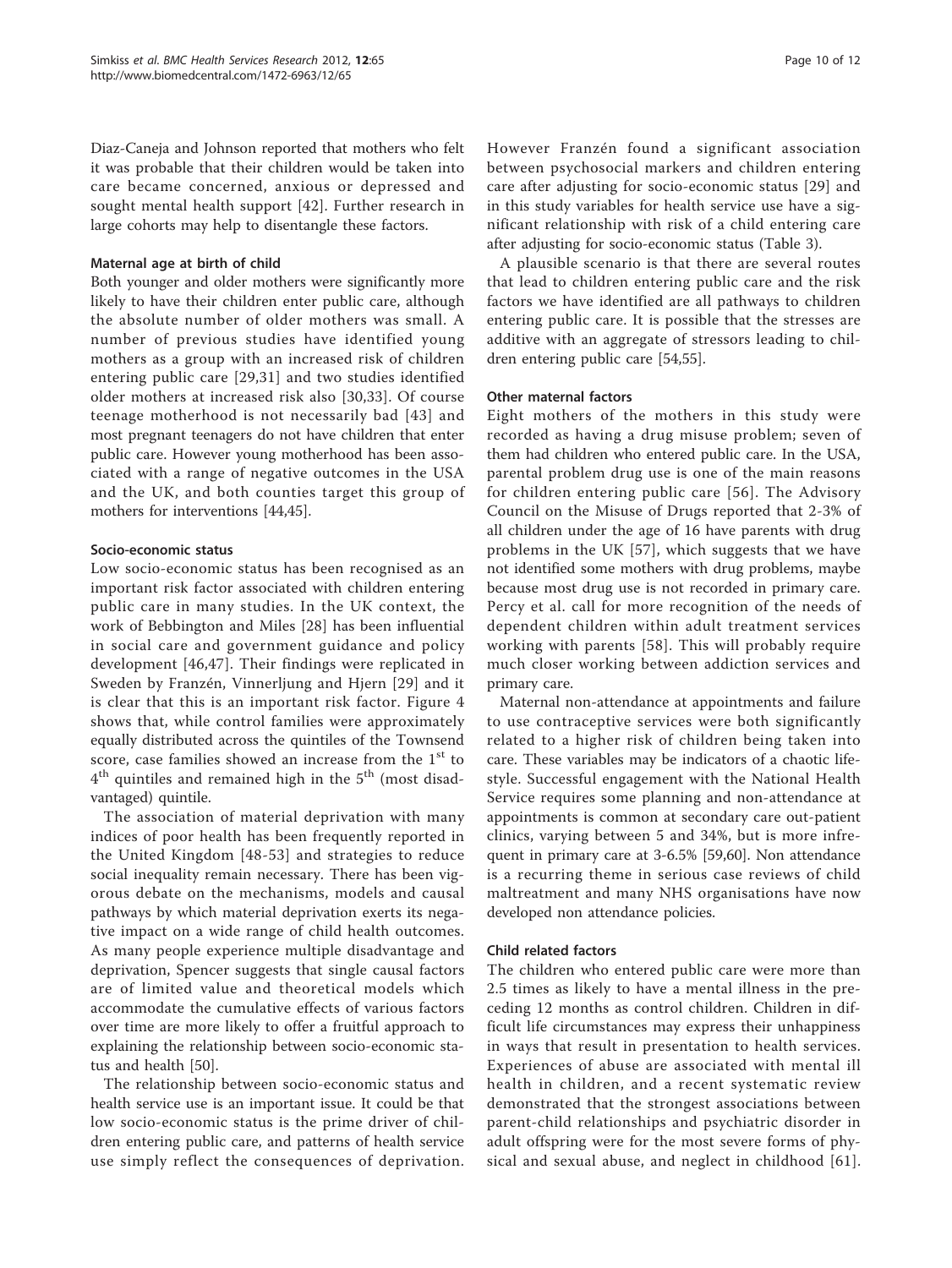<span id="page-11-0"></span>An Australian study of the mental health of 347 children in public care found that the strongest pre-care predictor of children's mental ill-health was 'age at entry to care', an indicator of overall exposure to precare adversity [[62](#page-12-0)]. Mental illness could be reduced if services can identify these children earlier, but it is also important to avoid false positive interventions that result in children being improperly placed in public care.

Case children were more than three times as likely as control children to have been in hospital during the 12 month period, although admission was an unusual event. Only 8% of case and 2% of control children were hospitalised. It may be that it is the admission itself that identifies problems in the family for the first time and leads to social care input.

## Conclusion

Research, using social care or government datasets, has identified risk factors associated with children entering public care but the utility of risk factors in clinical practice is not established. Using primary care data from the General Practice Research Database, this study identifies differences in health service use in mother child pairs where children enter public care after controlling for maternal age and socio-economic status. Maternal mental illness, maternal drug use, non attendance at appointments, child mental illness and child admission to hospital were all significantly associated with children entering public care and thus populations can be identified that could be targeted for secondary prevention strategies.

Practitioners, particularly general practitioners and adult mental health workers need to recognise that their patients may also be mothers and their illnesses may impact on their ability to parent; As Howard said 'parenting is not generally considered to be a mental health issue unless child protection concerns are raised'[[63](#page-12-0)].

Primary care practitioners need to screen for and record to record risk factors as it is likely that there is under reporting of risk factors in the clinical record.

## Sponsor statement

This study is based in part on data from the Full Feature General Practice Research Database obtained under licence from the UK Medicines and Healthcare Products Regulatory Agency (MHRA). However, the interpretation and conclusions contained in this study are those of the authors alone. Access to the GPRD database was funded through the Medical Research Council's licence agreement with MHRA.

Dr D E Simkiss is the guarantor for this manuscript.

#### Acknowledgements

The authors would like to acknowledge the contribution made by the staff at the General Practice Research Database and Tarita Murray-Thomas in particular for all her help in creating the initial dataset and for assistance with questions during analysis.

#### Author details

<sup>1</sup>Health Sciences Research Institute, Warwick Medical School, University of Warwick, Coventry CV47AL, UK. <sup>2</sup>School of Health and Social Studies, University of Warwick, Coventry CV4 7AL, UK. <sup>3</sup>Health Sciences Research Institute, Warwick Medical School, University of Warwick, Coventry CV47AL, UK. <sup>4</sup>Health Sciences Research Institute, Warwick Medical School, University of Warwick, Coventry CV47AL, UK.

#### Authors' contributions

All the authors of this paper have made a substantial contribution to the conception and design, or analysis and interpretation of data, each has been involved in drafting the article or revising it critically for important intellectual content and each has given final approval of this version to be published.

#### Competing interests

The authors declare that they have no competing interests.

Received: 8 August 2011 Accepted: 16 March 2012 Published: 16 March 2012

#### References

- 1. Polnay L, Ward H: [Promoting the health of looked after children,](http://www.ncbi.nlm.nih.gov/pubmed/10710557?dopt=Abstract) [Government proposals demand leadership and a culture change.](http://www.ncbi.nlm.nih.gov/pubmed/10710557?dopt=Abstract) BMJ 2000, 320(7236):661-662.
- Ford T, Vostanis P, Meltzer H, Goodman R: [Psychiatric disorder among](http://www.ncbi.nlm.nih.gov/pubmed/17401038?dopt=Abstract) [British children looked after by local authorities: comparison with](http://www.ncbi.nlm.nih.gov/pubmed/17401038?dopt=Abstract) [children living in private households.](http://www.ncbi.nlm.nih.gov/pubmed/17401038?dopt=Abstract) British Journal of Psychiatry 2007, 190(4):319-325.
- 3. Kerker BD, Dore MM: [Mental Health Needs and Treatment of Foster](http://www.ncbi.nlm.nih.gov/pubmed/16569139?dopt=Abstract) [Youth: Barriers and Opportunities.](http://www.ncbi.nlm.nih.gov/pubmed/16569139?dopt=Abstract) American Journal of Orthopsychiatry 2006, 76(1):138-147.
- 4. Pilowsky DJ, Wu L-T: [Psychiatric symptoms and substance use disorders](http://www.ncbi.nlm.nih.gov/pubmed/16549295?dopt=Abstract) [in a nationally representative sample of American adolescents involved](http://www.ncbi.nlm.nih.gov/pubmed/16549295?dopt=Abstract) [with foster care.](http://www.ncbi.nlm.nih.gov/pubmed/16549295?dopt=Abstract) Journal of Adolescent Health 2006, 38(4):351-358.
- 5. Tarren-Sweeney M: [The mental health of children in out-of-home care.](http://www.ncbi.nlm.nih.gov/pubmed/18520738?dopt=Abstract) Current Opinion in Psychiatry 2008, 21(4):345-349.
- 6. Tine E, Mette L: [Prevalence of mental health problems among children](http://www.ncbi.nlm.nih.gov/pubmed/22454768?dopt=Abstract) [placed in out-of-home care in Denmark.](http://www.ncbi.nlm.nih.gov/pubmed/22454768?dopt=Abstract) Child & Family Social Work 2009, 14(2):156-165.
- 7. Hill CM, Mather M, Goddard J: [Cross sectional survey of meningococcal C](http://www.ncbi.nlm.nih.gov/pubmed/12586668?dopt=Abstract) [immunisation in children looked after by local authorities and those](http://www.ncbi.nlm.nih.gov/pubmed/12586668?dopt=Abstract) [living at home.](http://www.ncbi.nlm.nih.gov/pubmed/12586668?dopt=Abstract) BMJ 2003, 326(7385):364-365.
- 8. Ashton-Key M, Jorge E: [Does providing social services with information](http://www.ncbi.nlm.nih.gov/pubmed/12651751?dopt=Abstract) [and advice on immunisation status of](http://www.ncbi.nlm.nih.gov/pubmed/12651751?dopt=Abstract) "looked after children" improve [uptake?](http://www.ncbi.nlm.nih.gov/pubmed/12651751?dopt=Abstract) Arch Dis Child 2003, 88(4):299-301.
- 9. Williams J, Jackson S, Maddocks A, Cheung WY, Love A, Hutchings H: [Case](http://www.ncbi.nlm.nih.gov/pubmed/11567933?dopt=Abstract)[control study of the health of those looked after by local authorities.](http://www.ncbi.nlm.nih.gov/pubmed/11567933?dopt=Abstract) Arch Dis Child 2001, 85(4):280-285.
- 10. Thompson JRG, Auslander WF: [Risk factors for alcohol and marijuana use](http://www.ncbi.nlm.nih.gov/pubmed/17175399?dopt=Abstract) [among adolescents in foster care.](http://www.ncbi.nlm.nih.gov/pubmed/17175399?dopt=Abstract) Journal of Substance Abuse Treatment 2007, 32(1):61-69.
- 11. Vaughn MG, Ollie MT, McMillen JC, Scott L Jr, Munson M: [Substance use](http://www.ncbi.nlm.nih.gov/pubmed/17239547?dopt=Abstract) [and abuse among older youth in foster care.](http://www.ncbi.nlm.nih.gov/pubmed/17239547?dopt=Abstract) Addictive Behaviors 2007, 32(9):1929-1935.
- 12. Wall AE, Kohl PL: [Substance Use in Maltreated Youth: Findings From the](http://www.ncbi.nlm.nih.gov/pubmed/17218645?dopt=Abstract) [National Survey of Child and Adolescent Well-Being.](http://www.ncbi.nlm.nih.gov/pubmed/17218645?dopt=Abstract) Child Maltreat 2007, 12(1):20-30.
- 13. Knight A, Chase E, Aggleton P: [Teenage pregnancy among young people](http://www.ncbi.nlm.nih.gov/pubmed/22454611?dopt=Abstract) [in and leaving care: Messages and implications for foster care.](http://www.ncbi.nlm.nih.gov/pubmed/22454611?dopt=Abstract) Adoption & Fostering Journal 2006, 30:58-69.
- 14. Vinnerljung B: [Franzeén E, Danielsson M: Teenage parenthood among](http://www.ncbi.nlm.nih.gov/pubmed/16455132?dopt=Abstract) [child welfare clients: A Swedish national cohort study of prevalence and](http://www.ncbi.nlm.nih.gov/pubmed/16455132?dopt=Abstract) [odds.](http://www.ncbi.nlm.nih.gov/pubmed/16455132?dopt=Abstract) Journal of Adolescence 2007, 30(1):97-116.